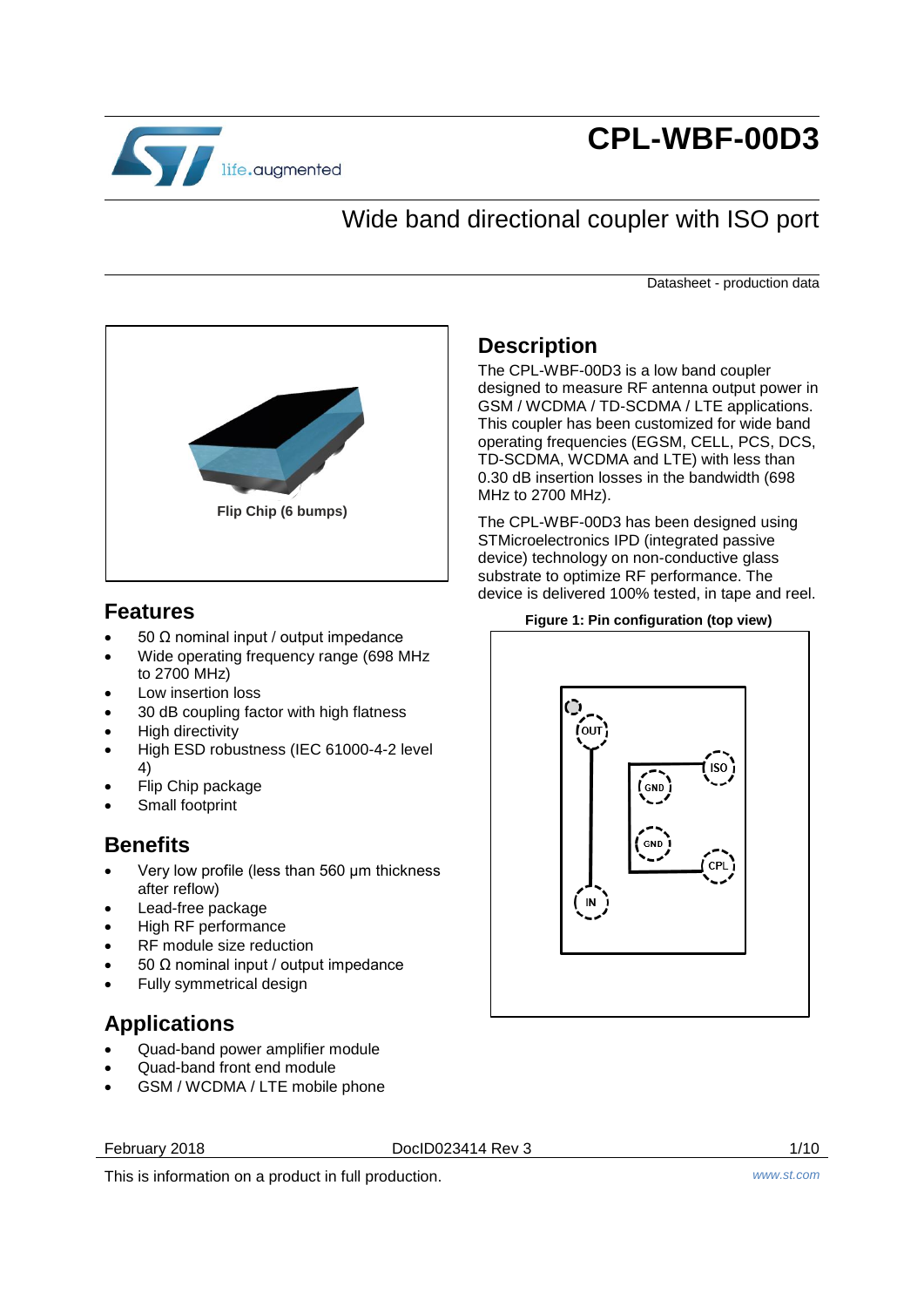# **1 Characteristics**

|                       | <b>Frequency</b>                                                     |           |           |         | <b>Value</b> |      |             |  |
|-----------------------|----------------------------------------------------------------------|-----------|-----------|---------|--------------|------|-------------|--|
| <b>Symbol</b>         | <b>Test condition</b><br><b>Parameter</b><br>band                    |           |           |         | Typ.         | Max. | Unit        |  |
|                       |                                                                      | <b>CW</b> | 698-880   |         |              | 30   |             |  |
|                       |                                                                      | DC 50% CW | 880-915   |         |              | 35   |             |  |
|                       |                                                                      |           |           |         |              | 30   |             |  |
|                       |                                                                      | <b>CW</b> | 1428-1661 |         |              | 30   |             |  |
| $P_{IN}$              | Input power RF <sub>IN</sub>                                         | DC 50% CW | 1710-1910 |         |              | 33   | dBm         |  |
|                       | <b>CW</b>                                                            |           |           |         |              | 30   |             |  |
|                       |                                                                      | 1920-2170 |           |         | 27           |      |             |  |
|                       |                                                                      | <b>CW</b> | 1920-2025 |         |              | 30   |             |  |
|                       |                                                                      |           |           | 30      |              |      |             |  |
|                       | ESD ratings IEC61000-4-2 (C = 150 pF, R = 330 $\Omega$ , 10          |           |           |         |              |      |             |  |
| <b>VESD</b>           | shots with both polarities and each condition, cumulative<br>method) |           |           |         |              |      |             |  |
|                       | $RF_{IN}$ , $RF_{OUT}$ , air discharge                               |           |           | ±15     |              |      | kV          |  |
|                       | RF <sub>IN</sub> , RF <sub>OUT</sub> , contact discharge             |           |           | $\pm 8$ |              |      |             |  |
| V <sub>ESD(HBM)</sub> | Human body model, JESD22-A114-B, all I/O                             |           |           | 500     |              |      | $\vee$      |  |
| V <sub>ESD(MM)</sub>  | Machine model, JESD22-A115-A, all I/O                                |           |           | 50      |              |      |             |  |
| VESD(CDM)             | Charge device model, JESD22-C101-C, all I/O                          |           |           | 500     |              |      | V           |  |
| $T_{OP}$              | Operating temperature                                                |           |           | -40     |              | +85  | $^{\circ}C$ |  |

**Table 1: Absolute maximum ratings (limiting values)**

## **Table 2: Electrical characteristics (Tamb = 25 °C) – impedances**

|                  | <b>Parameter</b>                |                          | Unit |      |    |  |
|------------------|---------------------------------|--------------------------|------|------|----|--|
| Symbol           |                                 | Min.                     | Typ. | Max. |    |  |
| <b>ZOUT</b>      | Nominal output impedance        | $\overline{\phantom{0}}$ | 50   |      |    |  |
| $Z_{IN}$         | Nominal input impedance         | -                        | 50   |      | Ω  |  |
| ZCPLD            | Nominal coupling impedance      | $\overline{\phantom{0}}$ | 50   |      | Ω  |  |
| Z <sub>ISO</sub> | Nominal isolated port impedance | -                        | 50   |      | 77 |  |

| Table 3: Electrical characteristics ( $T_{amb} = 25 °C$ ) – RF performance |
|----------------------------------------------------------------------------|
|----------------------------------------------------------------------------|

|            | <b>Parameter</b>            | Value           |    |      | Unit |            |
|------------|-----------------------------|-----------------|----|------|------|------------|
| Symbol     |                             |                 |    | Typ. | Max. |            |
|            | Frequency range (bandwidth) |                 |    |      | 2700 | <b>MHz</b> |
| ΙL         | Insertion loss in bandwidth |                 |    | 0.15 | 0.3  |            |
| <b>RL</b>  | Return loss in bandwidth    | From 698 MHz to | 15 |      |      | dB         |
| $C_{PLD}$  | Coupling factor             | 2700 MHz        | 29 |      | 33   |            |
| <b>DIR</b> | Coupler directivity         |                 | 20 |      |      |            |

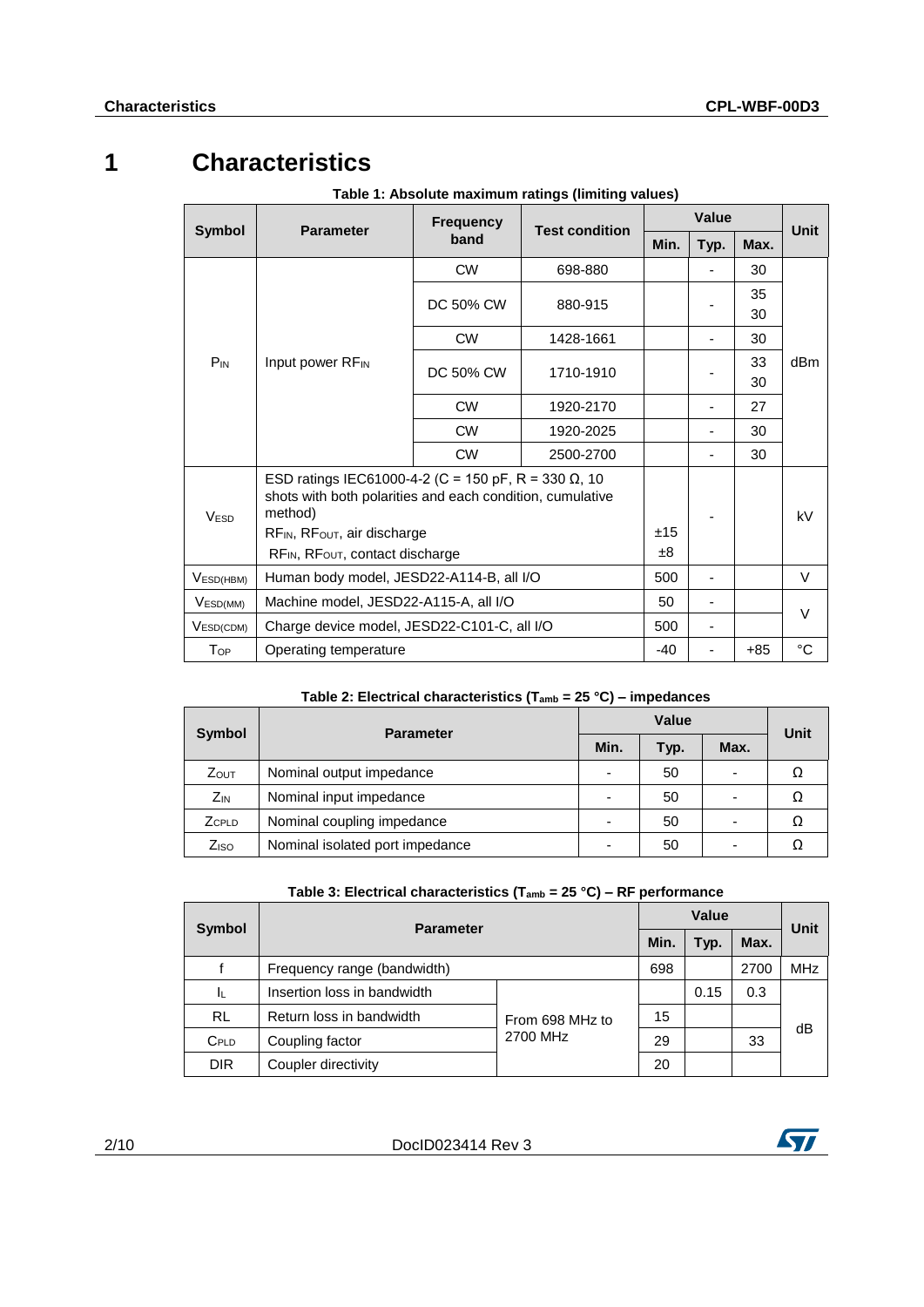## **1.1 RF measurements**

Warning: This device is tailored for custom SiP module and has been optimized in terms of performance for SiP module custom layout. In order to guarantee the integrity of the device, below measurements have been done on ST internal board, which may be different from customer application SiP layout.





**ST**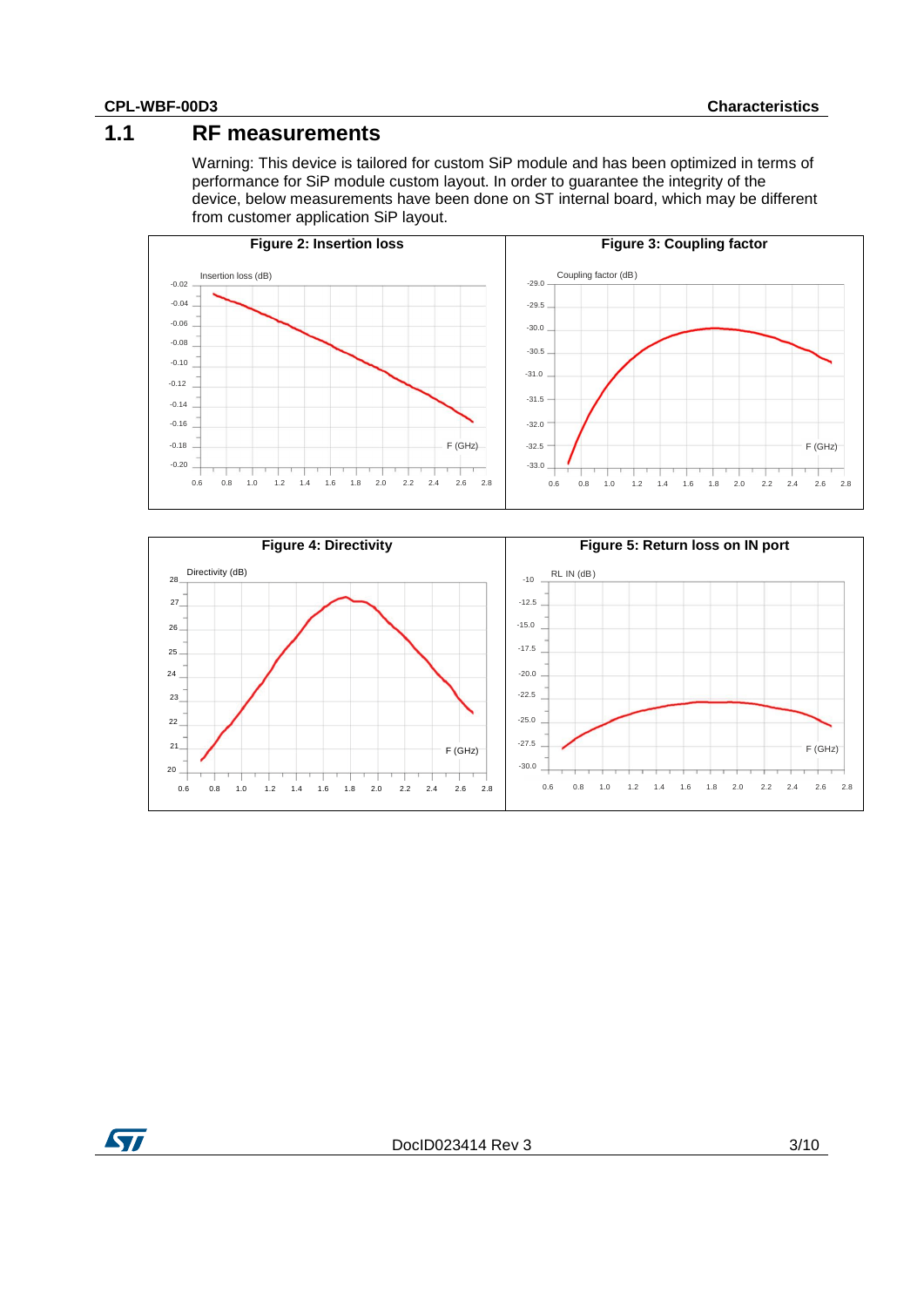#### **Characteristics CPL-WBF-00D3**





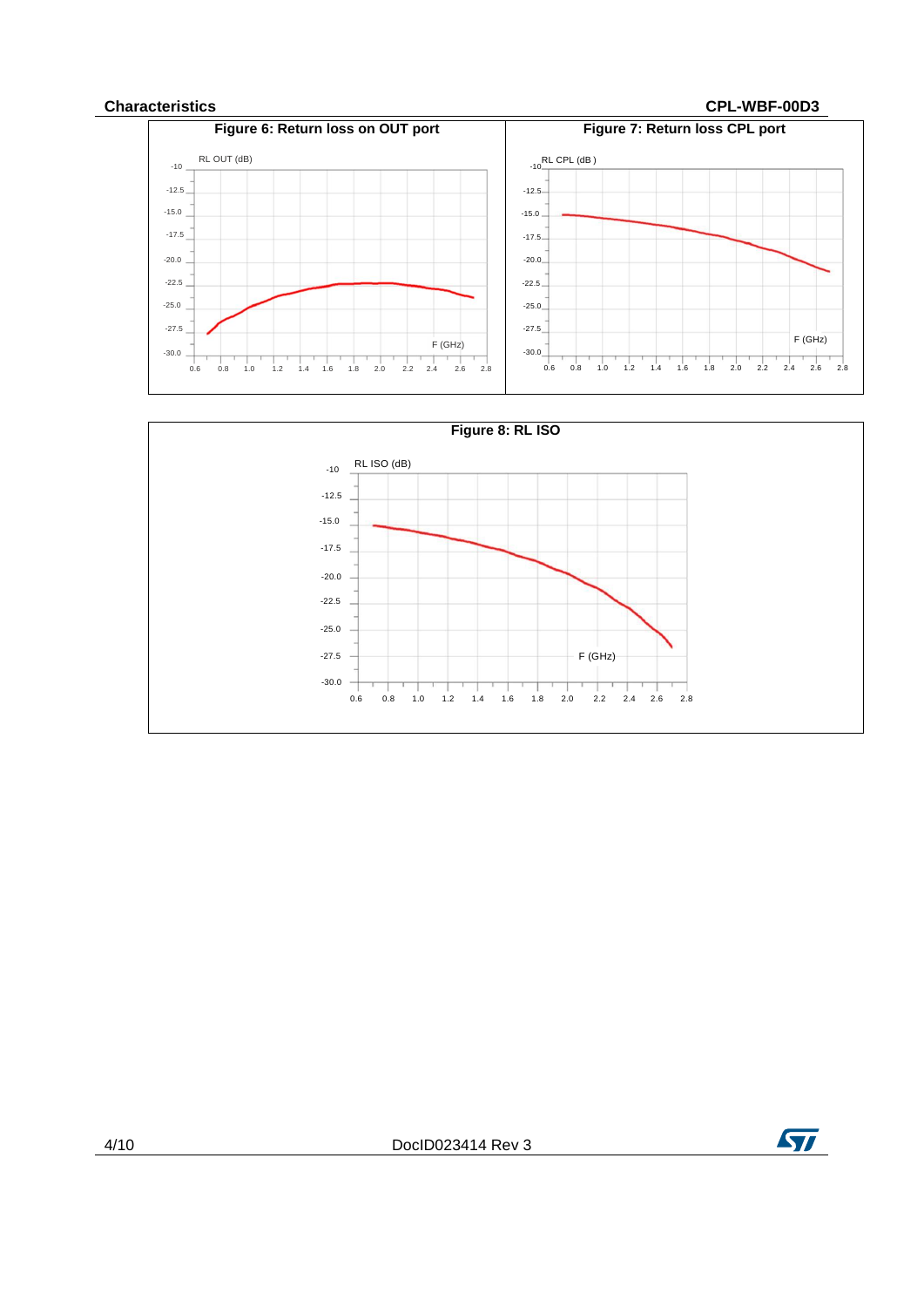# **2 Package information**

In order to meet environmental requirements, ST offers these devices in different grades of ECOPACK® packages, depending on their level of environmental compliance. ECOPACK® specifications, grade definitions and product status are available at: *www.st.com*. ECOPACK® is an ST trademark.

## **2.1 Flip-Chip 6 bumps package information**

<span id="page-4-0"></span>

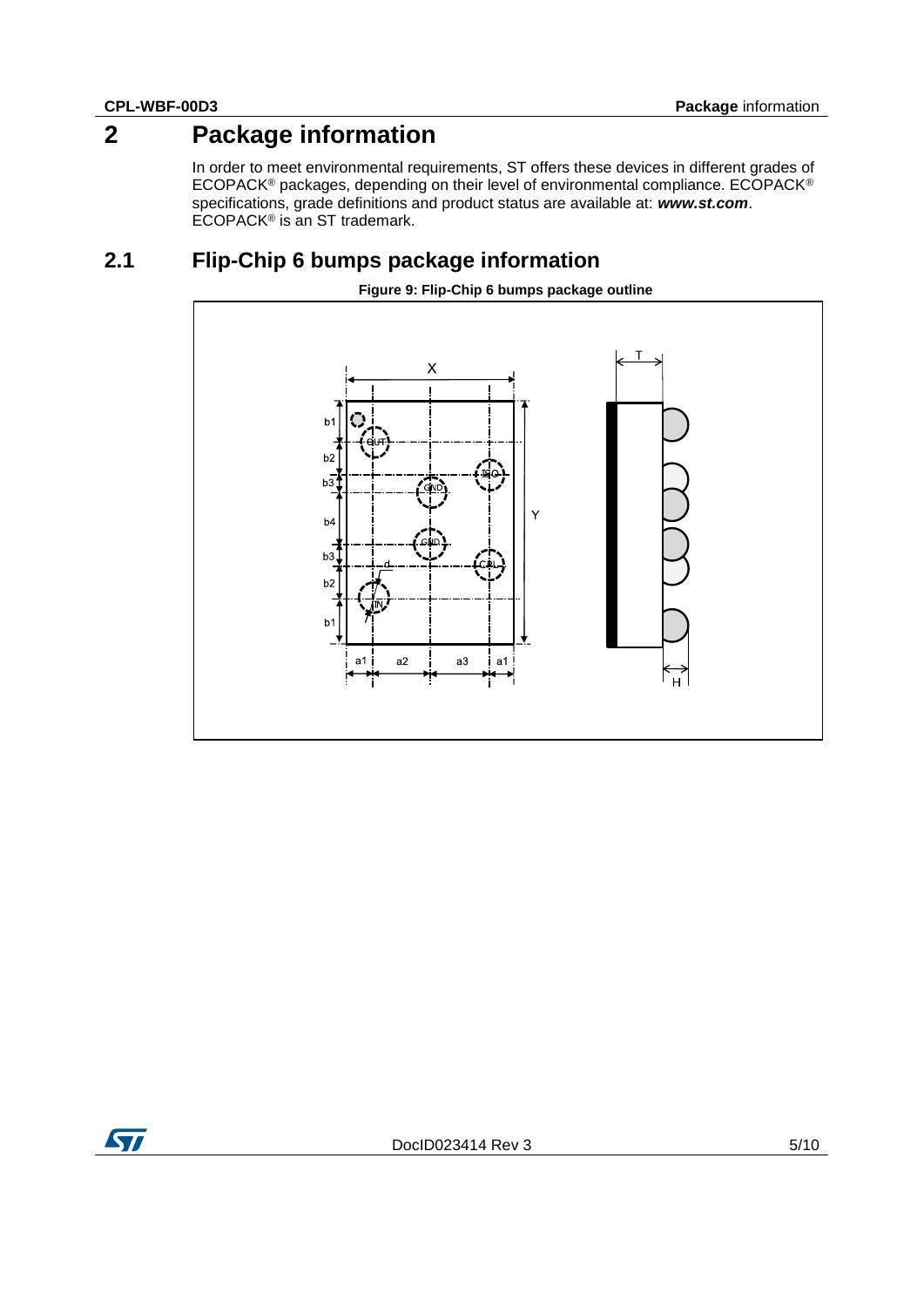<span id="page-5-0"></span>

| <b>Parameter</b> | <b>Description</b>                                                       | Min. | Typ. | Max. | <b>Unit</b> |
|------------------|--------------------------------------------------------------------------|------|------|------|-------------|
| X                | X dimension of the die                                                   | 1060 | 1110 | 1160 |             |
| Y                | Y dimension of the die                                                   | 1850 | 1900 | 1950 |             |
| a1               | Distance from edge of die to IN/OUT bumps and<br>CPL/ISO bumps on X axis |      | 218  |      |             |
| a2               | Distance from IN/OUT bumps to GND bumps on X axis                        |      | 274  |      |             |
| a3               | Distance from GND bumps to CPL/ISO bumps on X axis                       |      | 400  |      |             |
| b <sub>1</sub>   | Distance from edge of die to IN/OUT bumps on Y axis                      |      | 218  |      |             |
| b2               | Distance from IN/OUT bumps to CPL/ISO bumps on Y<br>axis                 |      | 432  |      | μm          |
| b3               | Distance from CPL/ISO bumps to GND bumps on Y axis                       |      | 100  |      |             |
| b <sub>4</sub>   | Distance between GND bumps on Y axis                                     |      | 400  |      |             |
| d                | Bump diameter                                                            | 240  | 255  | 270  |             |
| T                | Substrate thickness                                                      | 380  | 400  | 420  |             |
| н                | Bump height                                                              | 190  | 205  | 220  |             |

**Table 4: Flip-Chip 6 bumps package mechanical data**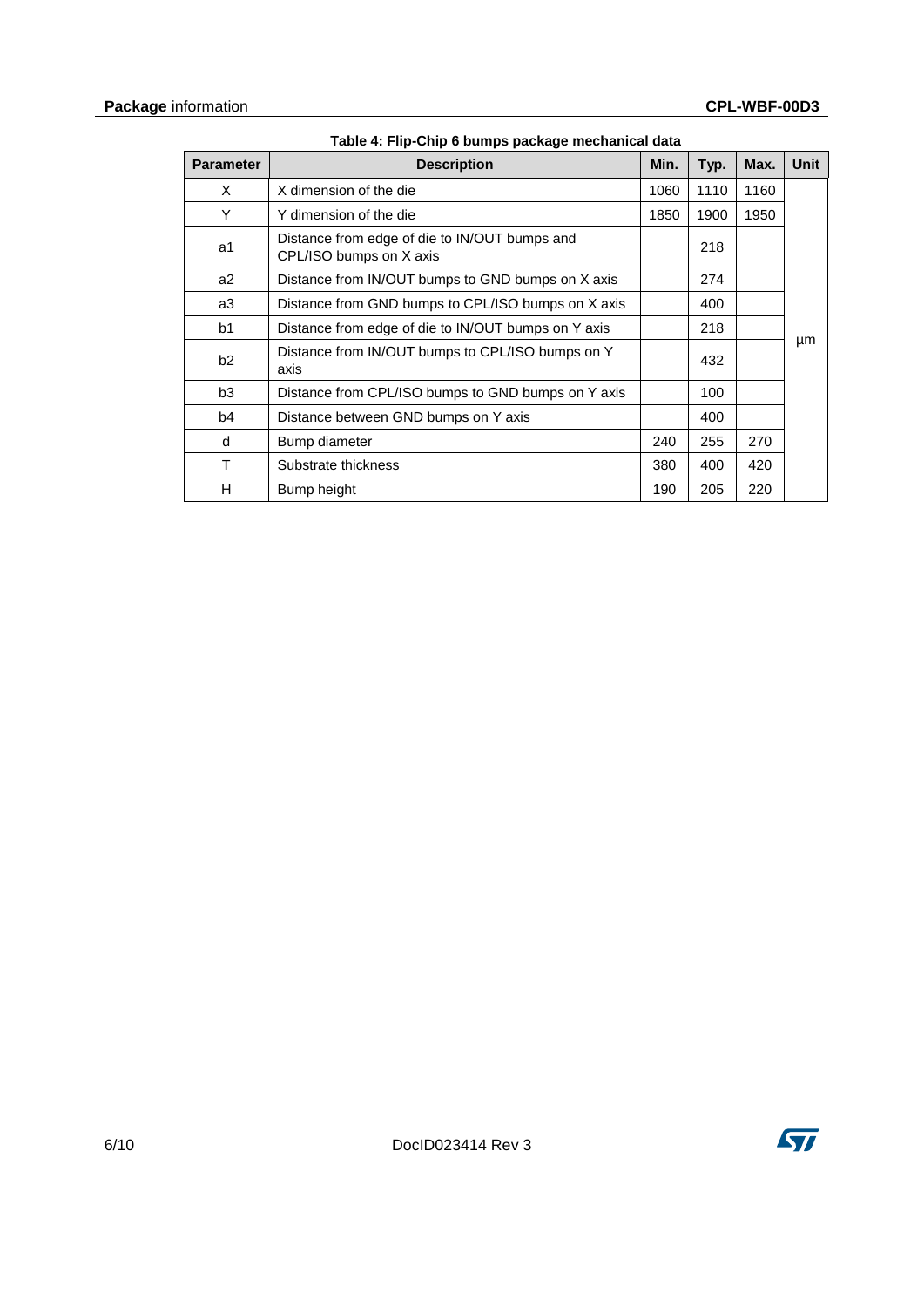# **2.2 Flip-chip 6 bumps packing information**



More packing information is available in the technical note: TN1200: "IPAD™, micro-bump Flip chip: package description and recommendations for use"



#### **Figure 12: Marking**



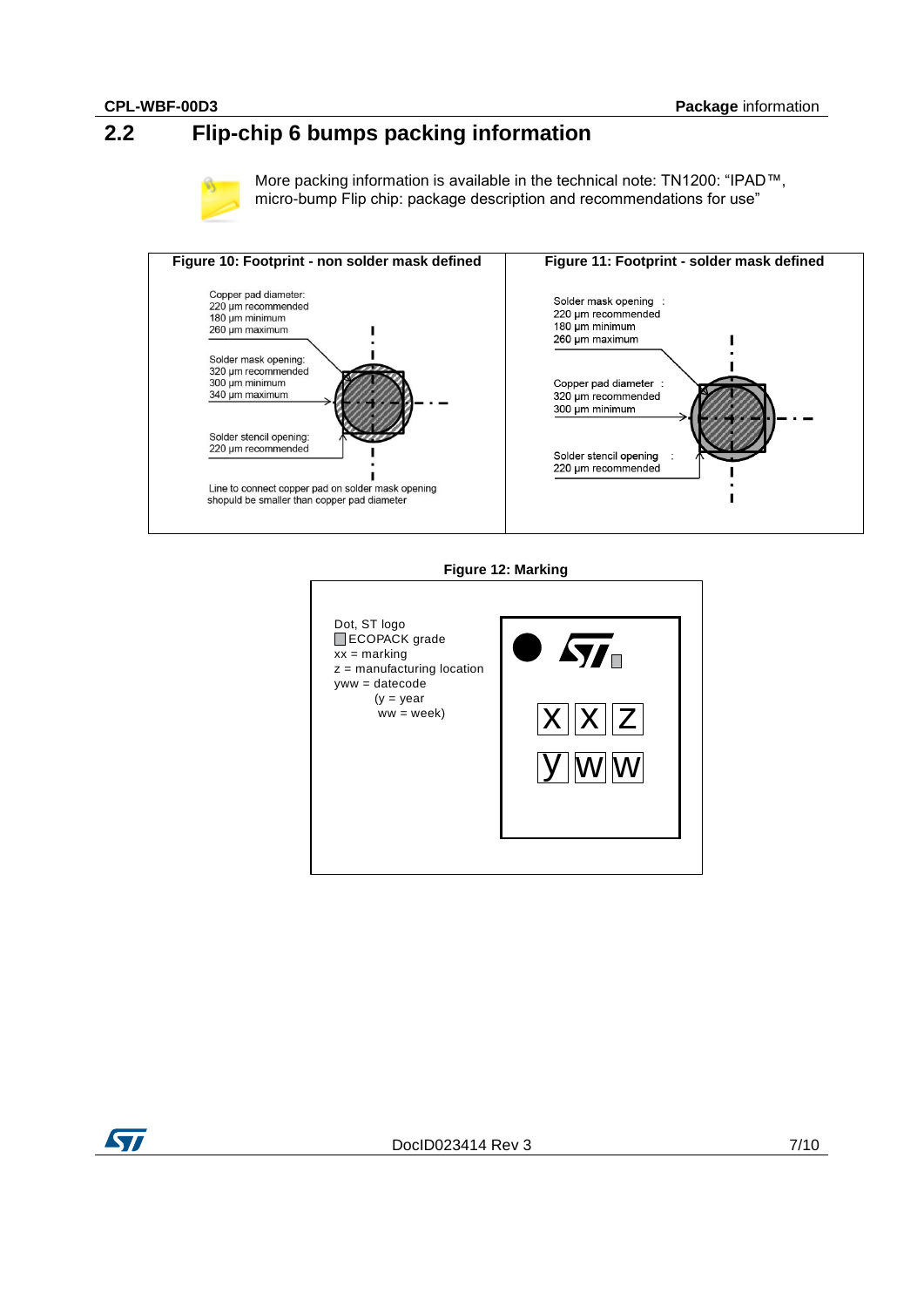

<span id="page-7-0"></span>





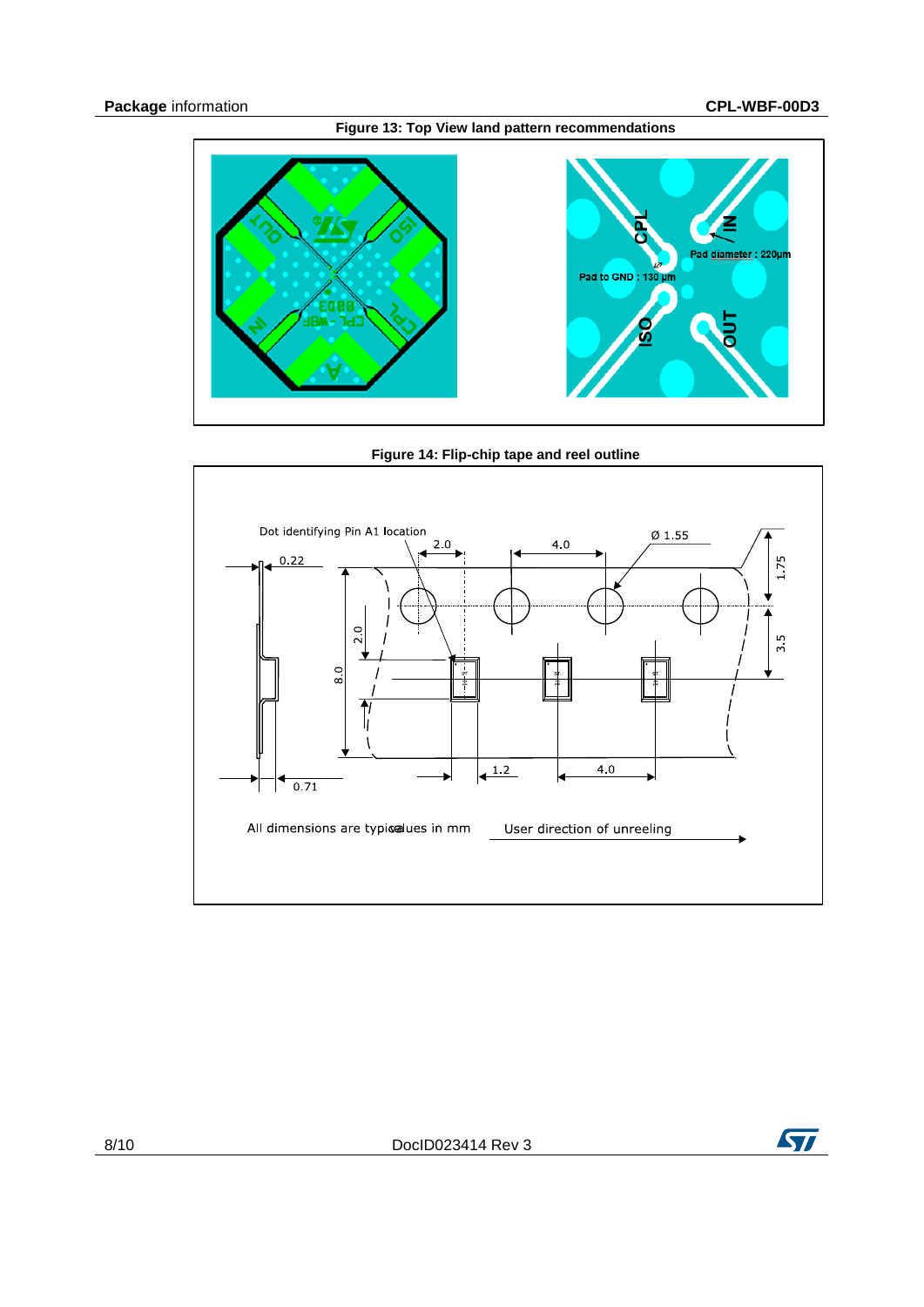# **3 Ordering information**

| <b>Table 3. Orderling implifiation</b> |                |           |           |                  |                    |  |  |
|----------------------------------------|----------------|-----------|-----------|------------------|--------------------|--|--|
| Order code                             | <b>Marking</b> | Package   | Weiaht    | <b>Base gty.</b> | Delivery mode      |  |  |
| CPL-WBF-00D3                           | SD             | Flip-Chip | $2.35$ ma | 5000             | Tape and reel (7") |  |  |

## **Table 5: Ordering information**

# **4 Revision history**

#### **Table 6: Document revision history**

| Date        | <b>Revision</b> | <b>Changes</b>                                                                                                                                                                                                            |
|-------------|-----------------|---------------------------------------------------------------------------------------------------------------------------------------------------------------------------------------------------------------------------|
| 09-Jan-2013 |                 | Initial release.                                                                                                                                                                                                          |
| 09-Aug-2013 |                 | Updated footprint graphics.                                                                                                                                                                                               |
| 05-Feb-2018 | 3               | Updated Figure 1: "Pin configuration (top view)", Figure 9:<br>"Flip-Chip 6 bumps package outline", Figure 13: "Top View<br>land pattern recommendations". Added Table 4: "Flip-Chip 6<br>bumps package mechanical data". |

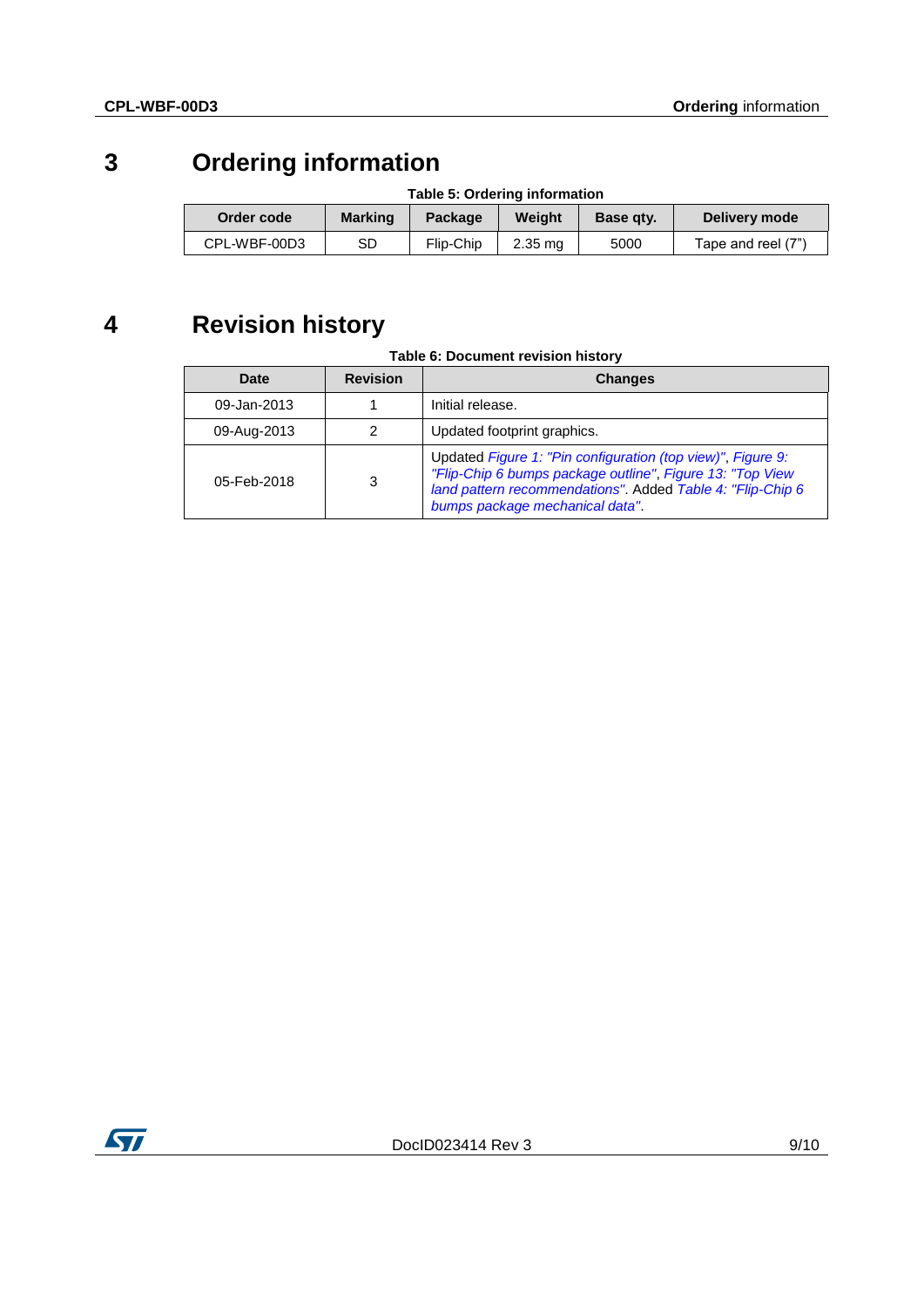#### **IMPORTANT NOTICE – PLEASE READ CAREFULLY**

STMicroelectronics NV and its subsidiaries ("ST") reserve the right to make changes, corrections, enhancements, modifications, and improvements to ST products and/or to this document at any time without notice. Purchasers should obtain the latest relevant information on ST products before placing orders. ST products are sold pursuant to ST's terms and conditions of sale in place at the time of order acknowledgement.

Purchasers are solely responsible for the choice, selection, and use of ST products and ST assumes no liability for application assistance or the design of Purchasers' products.

No license, express or implied, to any intellectual property right is granted by ST herein.

Resale of ST products with provisions different from the information set forth herein shall void any warranty granted by ST for such product.

ST and the ST logo are trademarks of ST. All other product or service names are the property of their respective owners.

Information in this document supersedes and replaces information previously supplied in any prior versions of this document.

© 2018 STMicroelectronics – All rights reserved